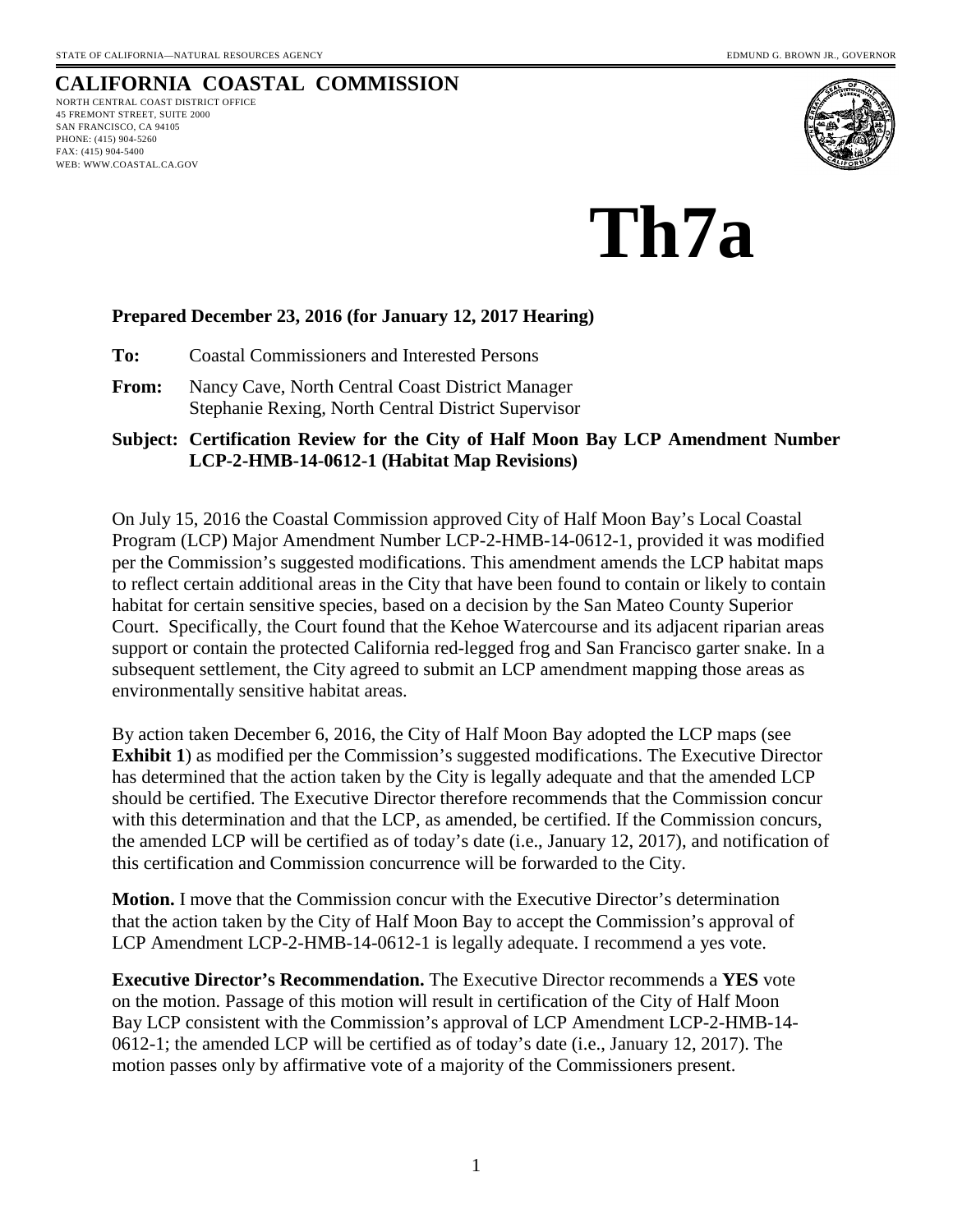#### **Exhibits**

Exhibit 1: City's Acceptance of the Coastal Commission's Approval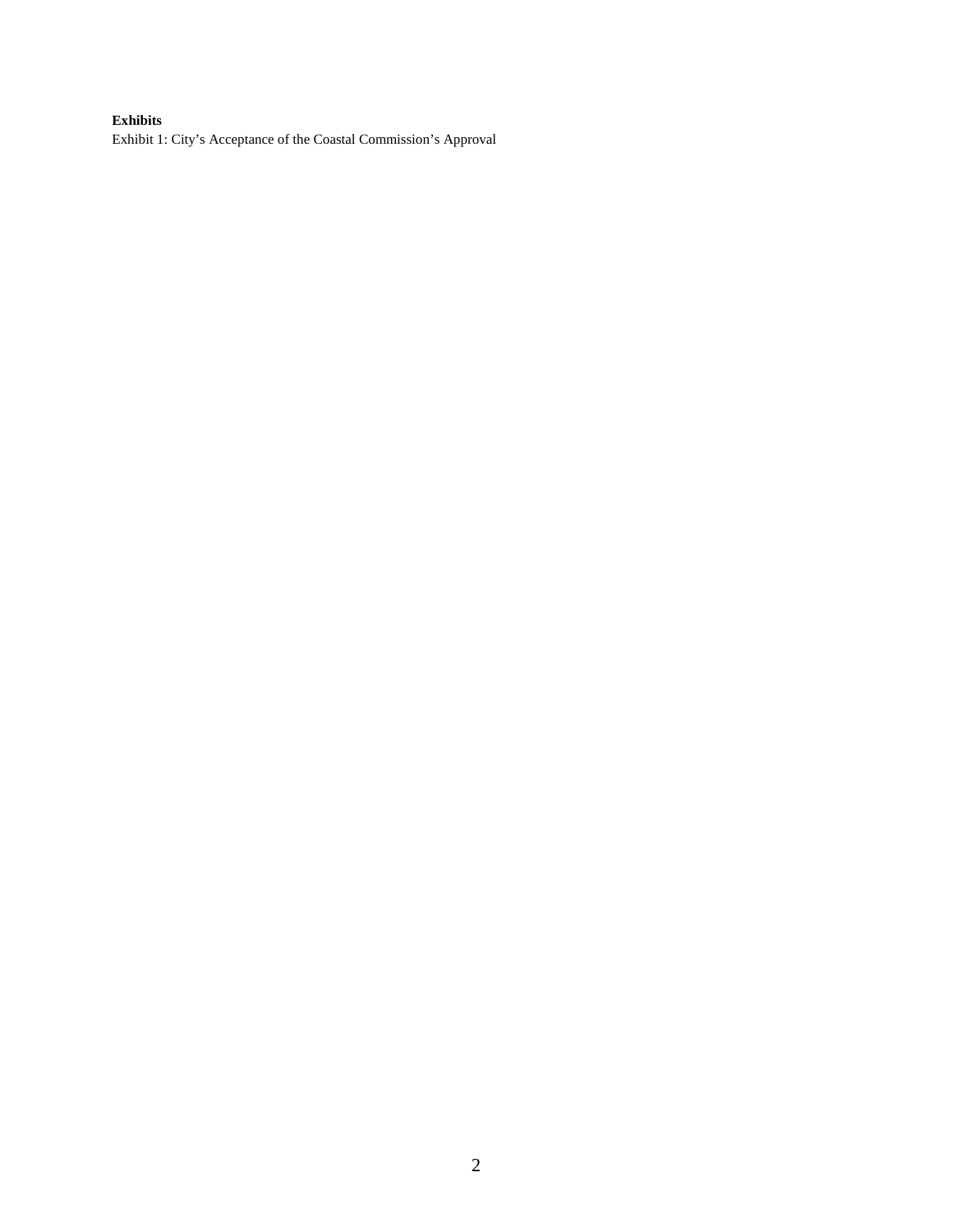#### Resolution No. C-2016-106

# A RESOLUTION OF THE CITY COUNCIL OF THE CITY OF HALF MOON BAY ACCEPTING AND ACKNOWLEDGING MAP NOTE REVISIONS PURSUANT TO THE RESOLUTION OF CERTIFICATION FOR LOCAL COASTAL PROGRAM AMENDMENT LCP-2-HMB-14-0612-1 (HABITAT MAP REVISIONS)

WHEREAS, the Planning Commission, as the Advisory Board to the City Council, conducted <sup>a</sup> duly noticed public hearing on December 10, 2013 where all those in attendance desiring to be heard were given an opportunity to speak on this application; and

WHEREAS, following the close of the public hearing, the Planning Commission voted unanimously to recommend that the City Council amend the Local Coastal Program's Land Use Plan and Implementation Plan to revise the Habitat Areas and Water Resources Overlay map and Coastal Resource Areas map to reflect areas in the City found likely to contain sensitive coastal resources; and

WHEREAS, the City Council conducted <sup>a</sup> duly noticed public hearing to introduce an ordinance to amend the Local Coastal Program Land Use Plan and Implementation Plan on November 18, 2014 and reintroduced the ordinance amendment on December 16, 2014, at which time all those desiring to be heard on the matter were given an opportunity to be heard; and

WHEREAS, on December 16, 2014, the City Council adopted ordinance No. C-2014-13 amending the Local Coastal Program Land Use Plan and Implementation Plan; and

WHEREAS, on July 15, 2016, the California Coastal Commission certified the requested amendments to the LCP Land Use Plan and Implementation Plan, contingent on the City making the requested changes to the Habitat Areas and Water Resources Overlay map and Coastal Resource Areas map and acknowledgement of the Coastal Commission resolution of certification; and

WHEREAS, the City Council acknowledges the receipt of the resolution of the certification by the California Coastal Commission adopting the map amendments to the City' <sup>s</sup> Local Coastal Program; and

WHEREAS, the City Council of the City of Half Moon Bay approves of the additional notes that have been added to the Land Use Plan Habitat Areas and Water Resources Overlay Map and the Implementation Plan Coastal Resource Area Map; and

WHEREAS, the City Council of the City of Half Moon Bay agrees to issue coastal development permits subject to the approved Local Coastal Program Map Amendments.

> **LCP-2-HMB-14-0612-1 Exhibit 1 Page 1 of 4**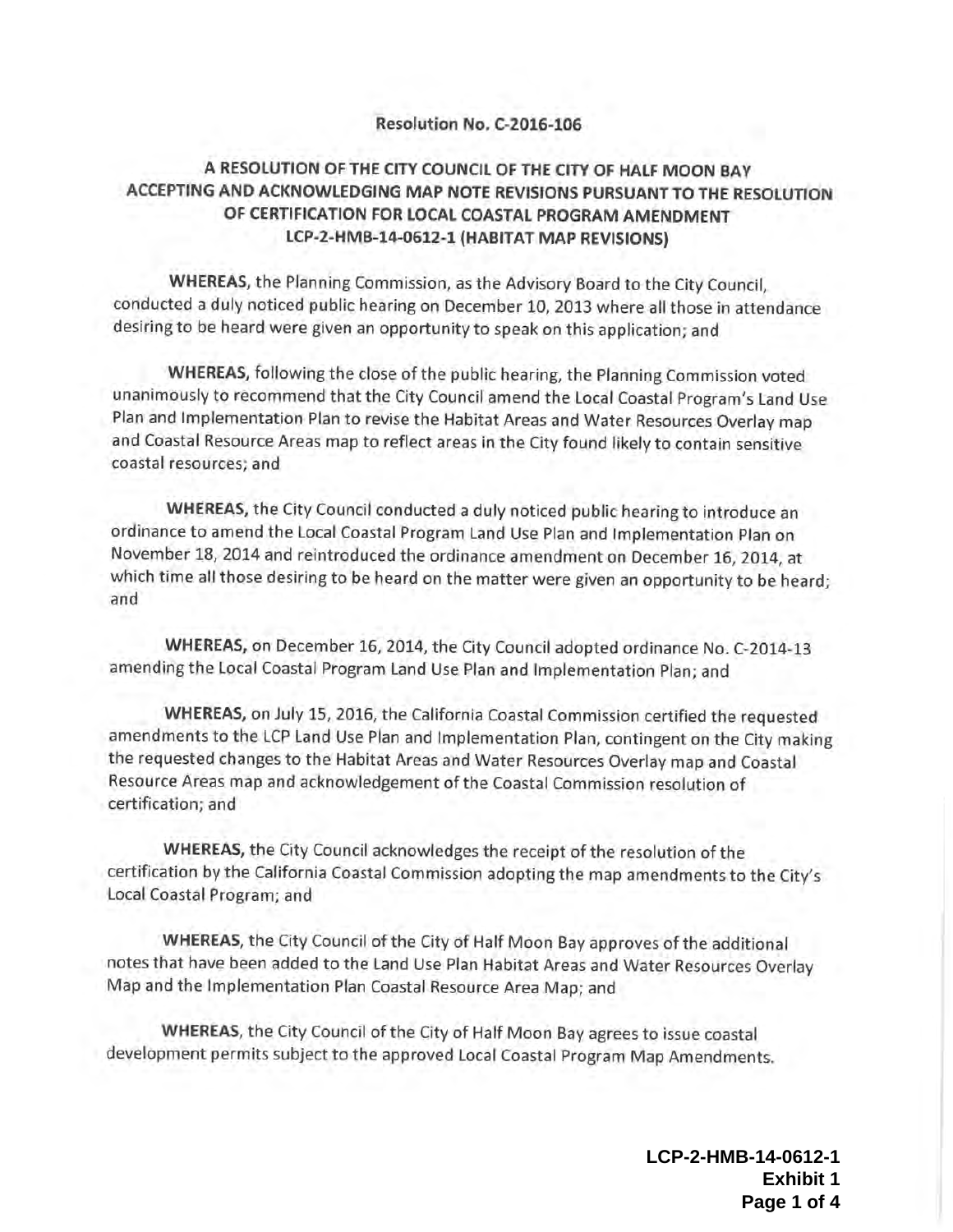NOW, THEREFORE, BE IT RESOLVED THAT the City Council of the City of Half Moon Bay hereby acknowledges the action taken by the California Coastal Commission adopting the map amendments to the City's Local Coastal Program, approved of the additional notes added to the amended maps and agrees to issue coastal development permits subject to the approved Local Coastal Program Map Amendments.

#### 

I, the undersigned, hereby certify that the foregoing Resolution was duly passed and adopted on the 6<sup>th</sup> day of December, 2016 by the City Council of Half Moon Bay by the following vote:

AYES, Councilmembers: NOES, Councilmembers: ABSENT, Councilmembers: ABSTAIN, Councilmembers:

N

ATTEST:

Maria Buell, Deputy City Clerk

APPROVED: Rick Kowalczyk; Mayor

Fraser, Kowalczyk, Muller, Penrose, and Ruddock

**LCP-2-HMB-14-0612-1 Exhibit 1 Page 2 of 4**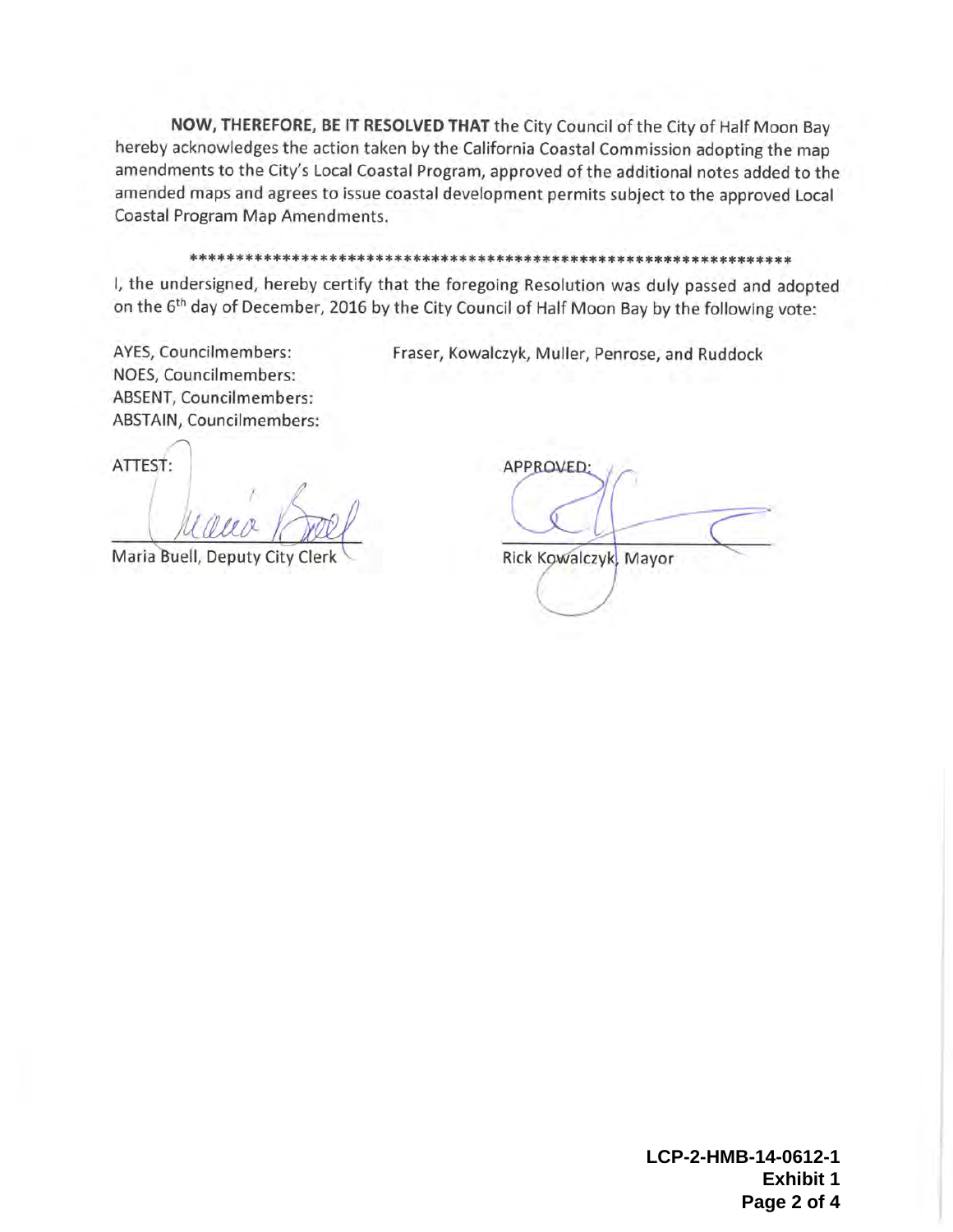# **EXHIBIT A-1**





For the 9.8 acre parcel the following shall apply. The City intends to perform a biological assessment of the parcel, providing for both peer and public review through a 45-day comment period, as a means for providing additional data regarding the presence or absence of ESHA and sensitive species habitats. The complete study shall form the basis for an update to these maps to reflect the results of that completed study. Unless or until the LCP is modified to direct otherwise, all applicable LCP ESHA and related habitat policies shall apply to any proposed development associated with the parcel. **LCP-2-HMB-14-0612-1** 

**Exhibit 1 Page 3 of 4**